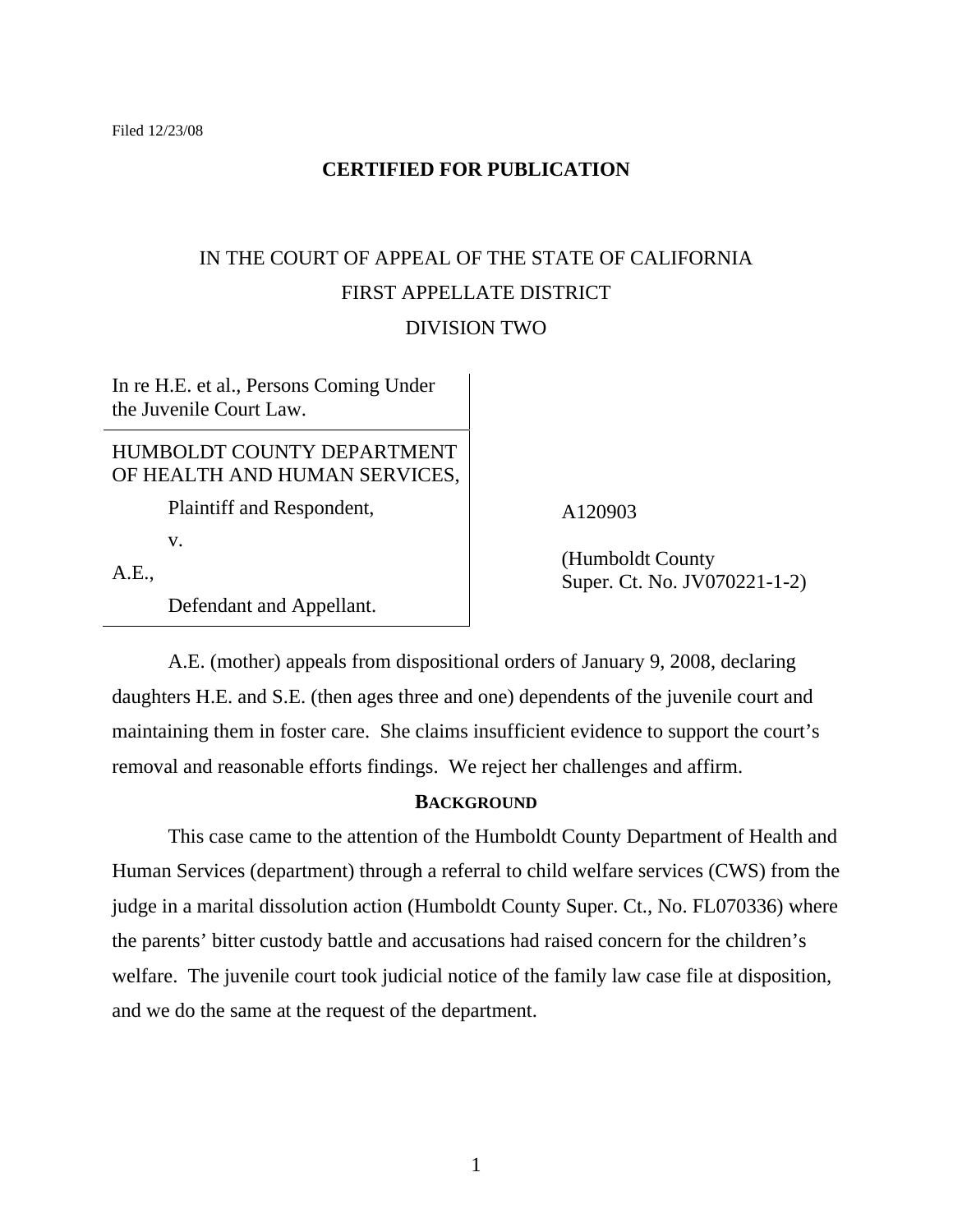Mother had filed a petition for dissolution on July 2, 2007, and the family law court ordered the CWS investigation 10 days later, asking for a report on whether the children were at risk in parental custody.

 Mother's charges against father in the dissolution action were wide-ranging but included violence, drug abuse, and neglect and sexual molestation of the daughters, particularly H.E. Mother was convinced of sexual molestation because H.E. got upset when mother changed her diaper. Mother wanted sole legal and physical custody, with no contact for the father, and sought restraining orders against him. The father agreed to drug testing, and repeated testing failed to show drug use. He denied any abuse or neglect of the children, was cooperative and complained that mother was verbally abusive in front of the children, had punched him in the mouth, and would rant and rage in front of the children, upsetting them and him. He once took the children with him to a violence shelter, and mother saw this as taking them hostage. Mother charged that he had hit and beaten her but was "careful not to leave marks" because he had a criminal record.

 An August 2007 CWS report to the family law court by Social Worker Rachel Jensen, issued after an investigation of many sources, found the allegations of physical, sexual, and emotional abuse "unfounded," but that both parents put the children at risk of emotional abuse by arguing in front of them and waging the ongoing custody battle. The father agreed to CWS voluntary services and enrolled in a parenting class; mother refused services and wanted Jensen to tell the court that the father should be charged with sexual and physical abuse.**1**

**<sup>1</sup>** We would normally assume that the juvenile court took notice of the family court file not for the truth of facts stated there, but to understand the context of the referral and that mother had raised against the father some of the same unsubstantiated claims she now raised against him in this dependency case. (See generally *Vons Companies, Inc. v. Seabest Foods, Inc.* (1996) 14 Cal.4th 434, 444, fn. 3; *Mangini v. R.J. Reynolds Tobacco Co.* (1994) 7 Cal.4th 1057, 1063.) However, the referral and underlying facts were also related in the juvenile court reports, the CWS report, for example, being an exhibit to the jurisdictional report.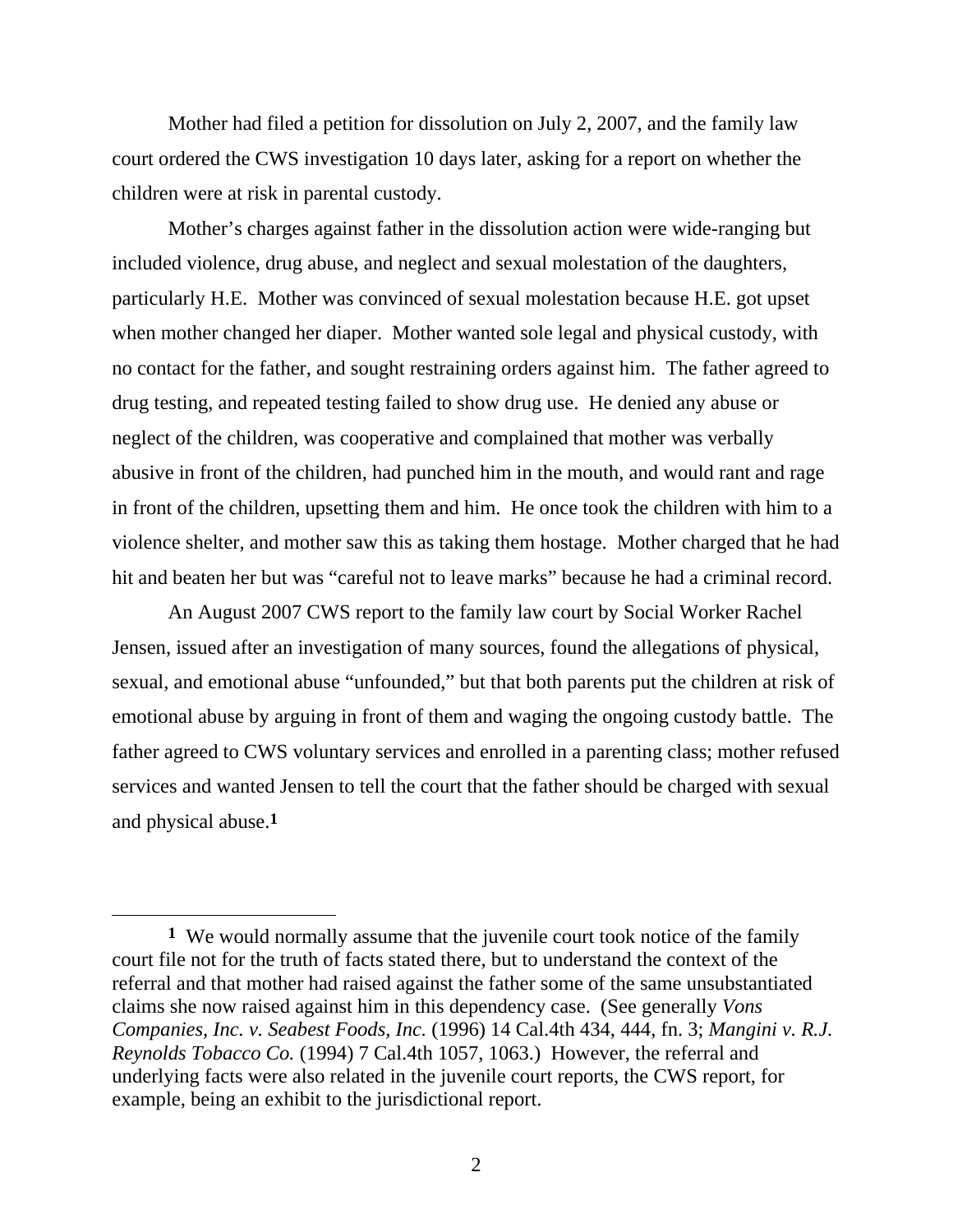An original dependency petition filed as to both children on October 2, 2007, alleged failure to protect (Welf. & Inst. Code, § 300, subd. (b)) and serious emotional damage (*id.*, subd. (c)).**2** Counsel were appointed for the children and parents, and the children were detained in foster care pending and after a detention contest where Social Worker Pamela Owens briefly testified.

 The parents had a history of 15 prior child services referrals, two in San Diego County and then 13 more in Humboldt County. Five had been investigated, two with claims against the mother substantiated, but always with those against the father either unsubstantiated or deemed inconclusive. Social Worker Owens in this case reviewed all of the prior referrals, which showed mother having raised various allegations against the father, such as having a violent girlfriend who threatened to kill H.E., plus emotional, physical, and sexual abuse by the father.

 During the investigation on this referral from the family court in September 2007, Social Worker Carolyn Campbell went to the home and found it difficult to converse with mother, who talked "incessantly in a 'rapid and pushed' manner." H.E., who was still two years old, was very active and "defiant towards her mother, slapping and scratching at her," and also hit and spat at Campbell. Despite Campbell's "constant reminders" not to discuss her sexual abuse claims in front of the children, mother "could not contain herself and stated that the father had digitally penetrated" H.E. Advised that Campbell was there to help obtain services, including counseling for the children, mother was adamant that the only counselor she wanted for H.E. was one "who specialized in child sexual abuse." She was upset that the children would be visiting with the father and ranted that "his fingers are always dirty" and that "a child molester should not get to see his children." She told the girls, " '[T]his nice lady will keep you safe so daddy can't hurt you.'"

 When Owens later went with four sheriff's deputies to take the children into custody, she too found H.E. violent—"hitting, kicking, slapping, and trying to bite and

**<sup>2</sup>** All unspecified section references are to the Welfare and Institutions Code.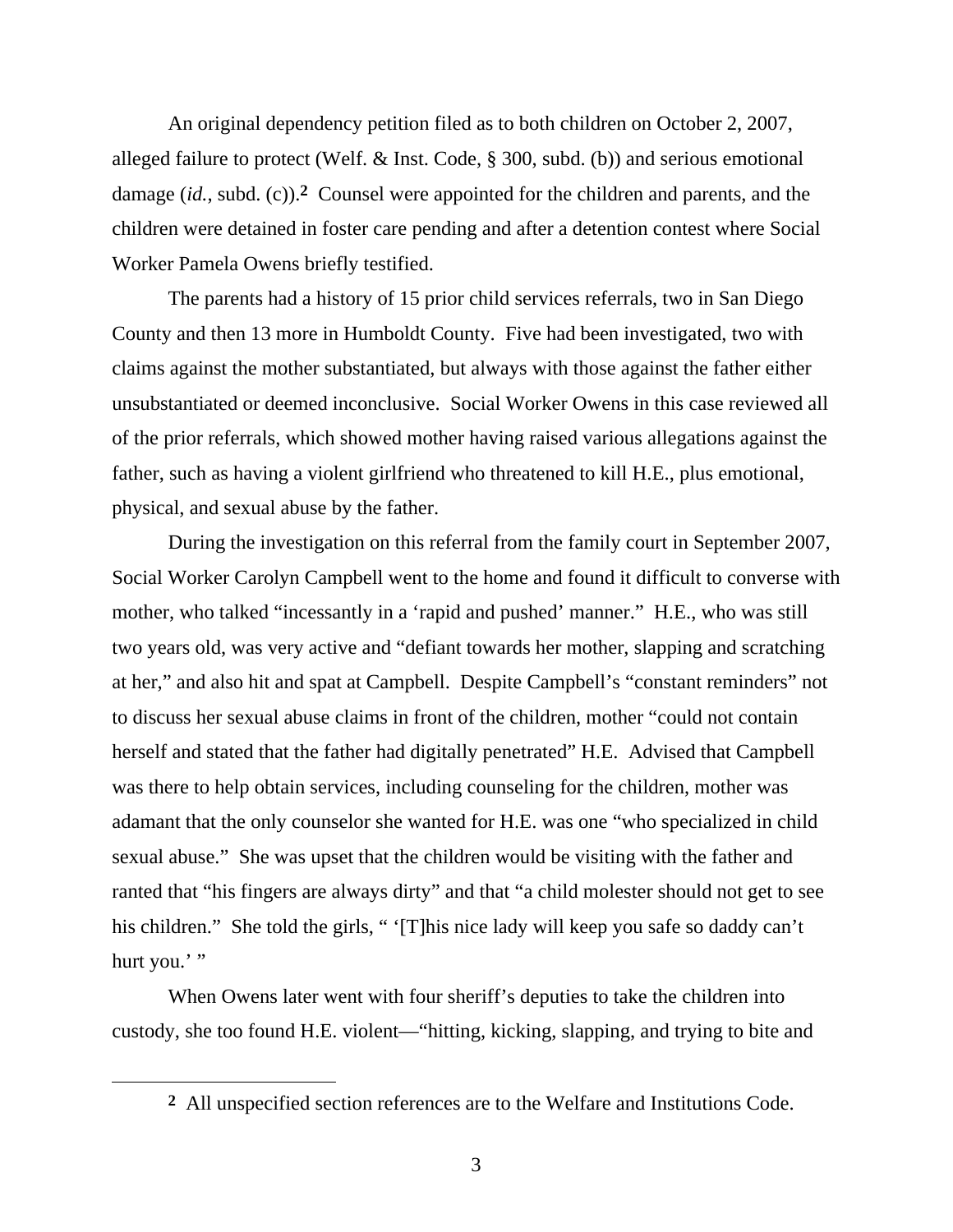scratch her mother," and trying to hit and kick the deputies as well. Mother said CWS was "just like San Diego CWS," taking children "so they can be sold to people with money." The event precipitating the removal was when mother came late to pick the children up after a supervised visit with the father. Campbell and the father had the children in a car at the visitation center, and mother, upon seeing H.E. crying (for her father), began ranting and raving and pulling at H.E. while she was still buckled in her car seat (making the child scream), screaming that Campbell and the father had made H.E. cry, and then going on "about the monster [father]" in front of the girls.

 Campbell supervised mother's first post-removal visit with the children, and it generally went well, with mother refraining from negative comments about the father. H.E. then grew aggressive and pushed S.E. off a slide, and when H.E. began to cry at the end of the visit, mother charged that this was because H.E. was afraid to go back to the foster home. Prior to the children's removal, mother had brought them to have supervised visits with the father. A first visit went well, although mother engaged Supervisor Carole Haben in a "long conversation regarding the children, their medical issues, and her personal issues." A second visit was cancelled under odd circumstances. When phoned by Haben and reminded of the visit, mother said she would not bring the children because they were ill; when Haben tried to clarify, mother loudly asked whether Haben was "threatening" her and insisted that she was not cancelling a visit since there was none scheduled. When mother brought the children in on another matter later that same day, neither child appeared to be ill. Mother reported to Haben that, "during the last visit with their father he had threatened to kill the family cat and cook it."

 Then a visit between mother and the children supervised by Haben a week later ended in chaos and the visits being temporarily halted. Upon learning that the children had oatmeal for breakfast, mother began grilling the girls on the oatmeal and the foster home. When Haben cautioned that this was inappropriate, mother yelled and grew "explosive," so that Haben had to shelter the children in a bathroom while a 911 call was made. Detailed narratives chronicle continuing accusations by mother of father sexually abusing S.E. and doing things like driving by 15 to 20 times a day tearing insulation off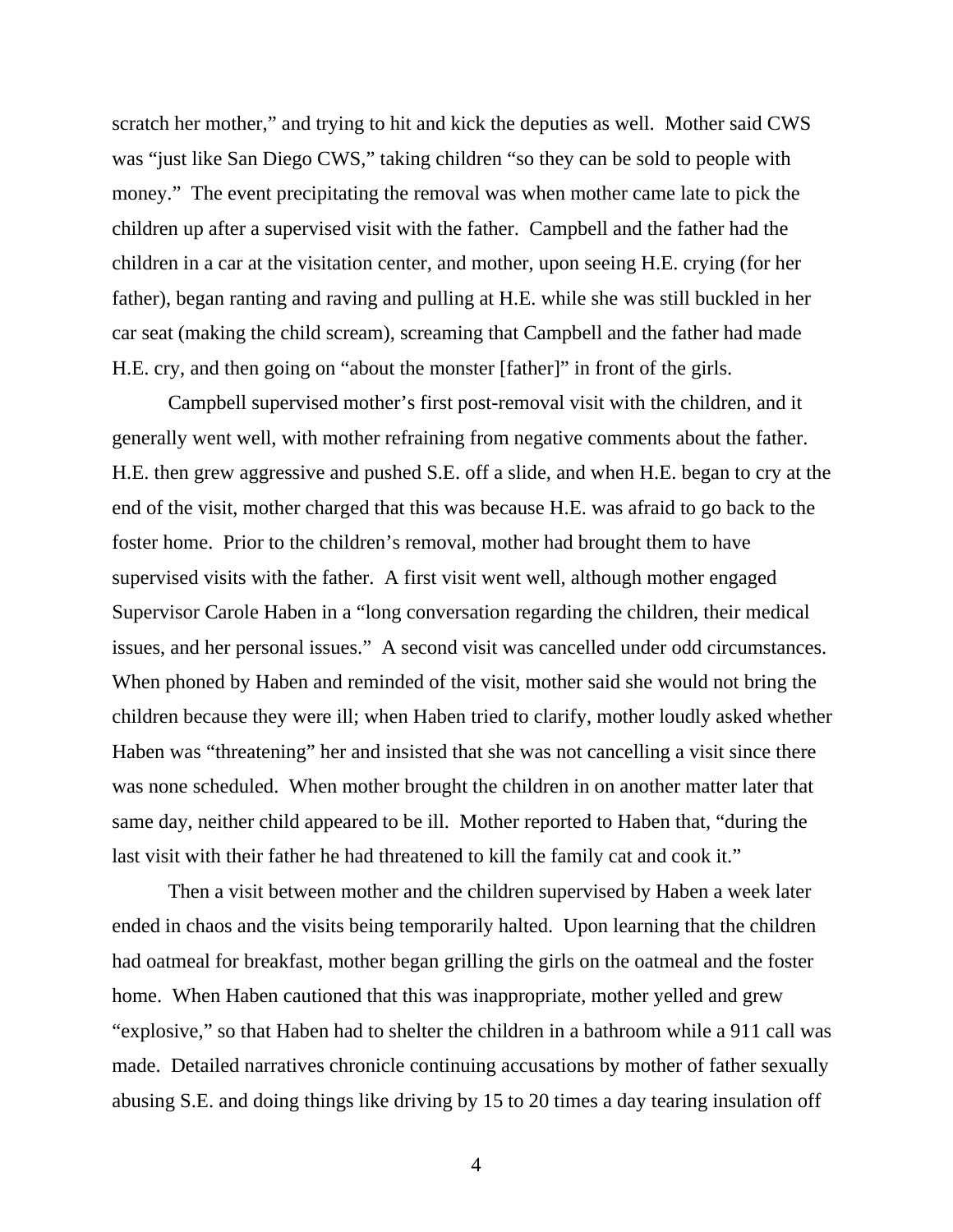her trailer, and trying to have her evicted, and CWS and the foster mother abusing the girls or stealing their clothing.

 Meanwhile, visits with the father went well. The girls were warm toward him and exhibited no behavior suggesting sexual abuse. H.E. "was like a whole different child with her father," playing, laughing, and saying please and thank you. The father did not make accusations against mother in their presence. The foster mother reported that H.E. returned from visits with mother "agitated" yet, following visits with the father, "pine[d]" for him and stood by the window looking to see if any passing vehicles were his truck.

 Both parents reported American Indian heritage early in the proceedings, but efforts under ICWA (Indian Child Welfare Act; 25 U.S.C. § 1901 et seq.) ultimately revealed that the children had Wiyot Tribe heritage but were not eligible for membership. Thus no tribe intervened in the dependency. Soon after mother had her visits halted, mother sought help through the Bear River Band of Rohnerville Rancheria. Johanna Creson, a social worker and Sanches violence coordinator there, contacted CWS workers and got mother started in a variety of services, also accompanying her to supervised visits with the children at the request of mother and CWS. Mother was not comfortable at the visits unless Creson was present. While the tribe would not be intervening, mother was eligible to receive services through the domestic violence program, and Creson helped her in that capacity, later testifying as an advocate on her behalf at disposition.

 The jurisdictional report assessment was this: "[Mother] has a history of being unable to control her outbursts . . . whether the children are present or not. She appears to have no insight that it is her own actions that may be impacting her children. While she obviously loves and seeks to protect her children, she seems unable to put [their needs] above her own. [H.E.] is an aggressive and defiant toddler, much more so than other children her age. She and [S.E.] have been living through an emotional cauldron, which seems to have gotten worse since the parents' recent split. [Mother] is trying desperately to protect her children from perceived threats from the father, however[,] because she is so impacted by an as-yet undiagnosed mental disability, she has been unable to interact successfully with service providers. There is hope that she will be able to work with SW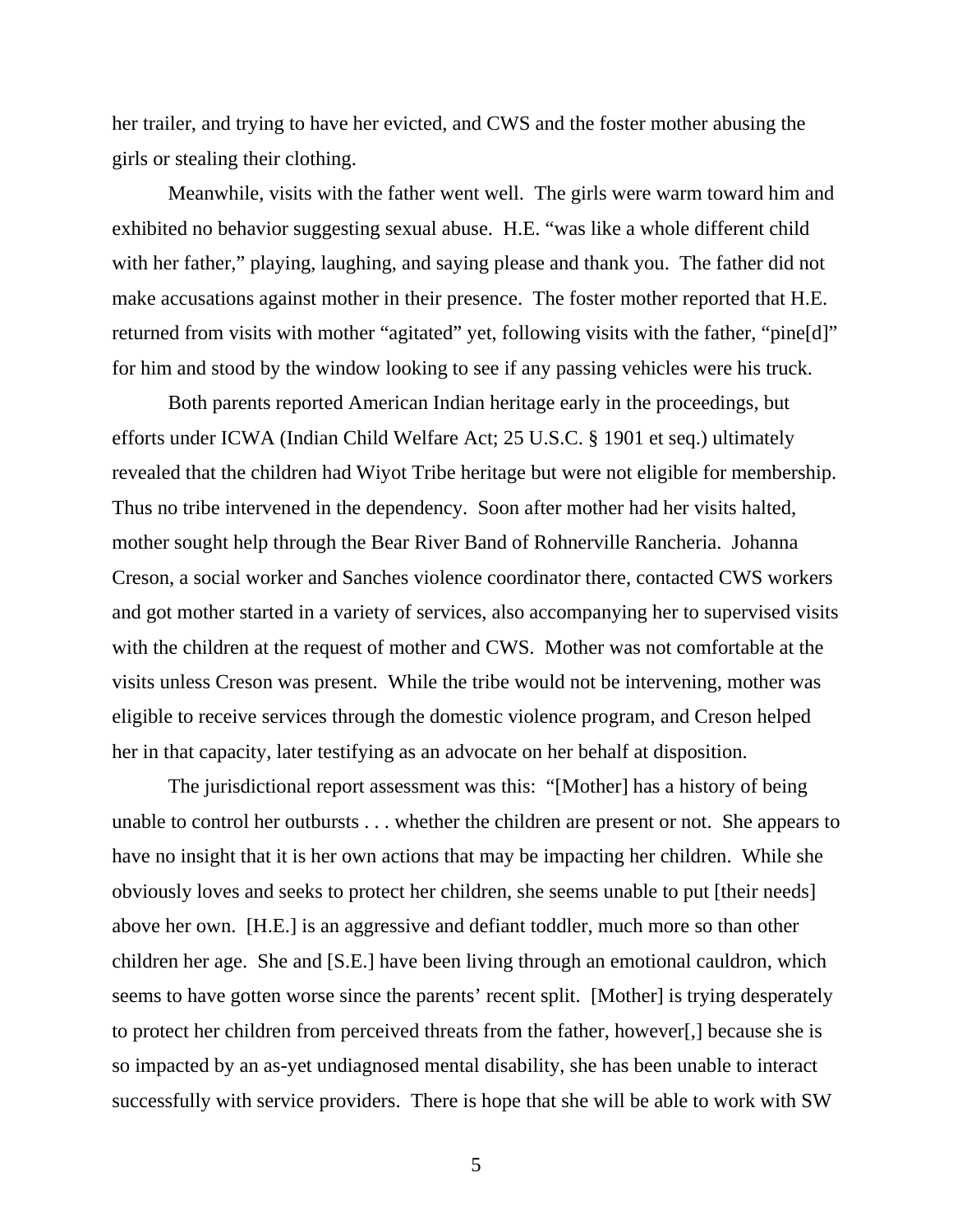Creson, of the Rohnerville Rancheria, and complete a psychological evaluation and comply with any medication prescribed. [¶] The father appears to be loving and bonded with his children."

 On October 31, 2007, after an amended petition was filed, the parents waived their rights and submitted on the reports. The court sustained all allegations. Failure to protect (Welf. & Inst. Code, § 300, subd. (b)) was based on the following: "b-1 The mother's willful or negligent failure to provide [H.E.] with adequate mental health care has caused the child to suffer serious harm or illness. The child exhibits aggressive behavior unusual in a child her age, and the mother has failed to secure counseling for [her]. This puts the child at risk." Serious emotional damage (§ 300, subd. (c)) was based on the following: "c-1 [H.E.] suffers from severe emotional damage as exhibited by her aggressive behavior to some adults. [She] has been observed hitting and scratching, beyond normal behavior for a child her age. The mother has incessantly reiterated claims, in the child's presence, that her father sexually molested the child. The mother may have mental health issues that interfere with her ability to provide appropriate care." Further, and incorporating the facts stated in c-1: "c-2 [S.E.] is at substantial risk of suffering from severe emotional damage as a result of the mother's mental health issues that interfere with her ability to provide appropriate care."

 Disposition was initially set for November 29 but ultimately heard as a contested matter on January 9, 2008. Much remained the same. Social Worker Owens had testified at the jurisdictional hearing, also relating observations by Campbell and the foster mother that H.E. was more aggressive and assaultive than most children her age, often directing her violence against the younger sibling, and freely used profanity (but responded well to time-outs). Her behaviors were symptomatic of a child who may end up being emotionally disturbed. Mother spoke inappropriately in front of the children, despite repeated redirection, and lacked insight that this affected the children or that her behavior was causing them more trauma, emotional and even physical (like trying to pull buckledin H.E. from the car seat). Social Worker Donnie Sanches, who had since taken over the case, testified: mother still talked about the father during visits; she continually told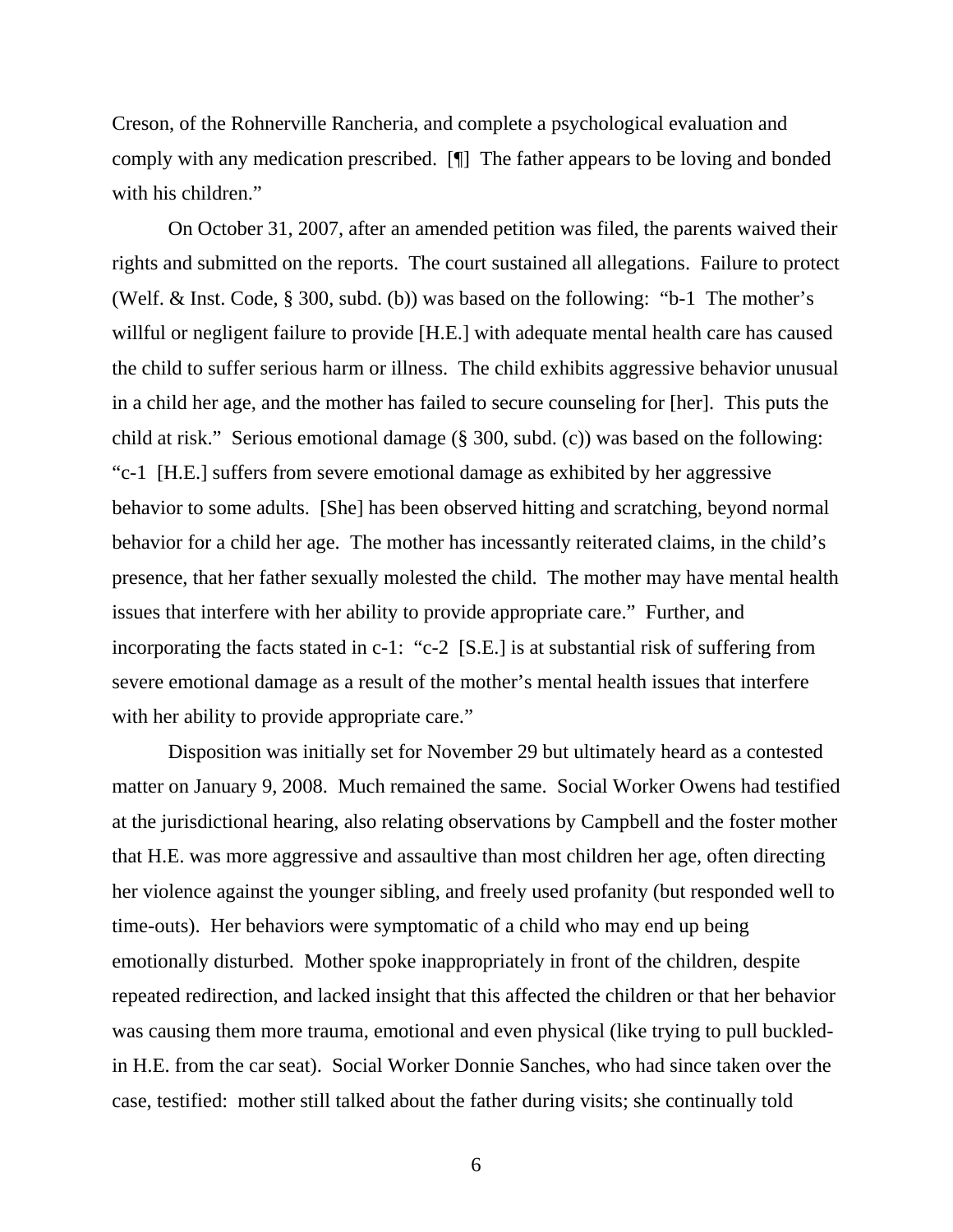CWS that he was a danger to the girls; she insisted that the girls were being ill cared for by the foster mother; she complained of diaper rash and other things that others did not see; she persisted in allegations despite evidence to the contrary; and she complained of things like a "rug burn" H.E. got by falling into a cloth recliner chair and the foster mother "starving" the girls. Sanches was in almost daily phone contact with mother, who continued to exhibit hysteria. H.E. continued to exhibit concerning behavior, and the girls would be at substantial risk of continued emotional damage if returned to mother.

 Apparently new was that H.E. began saying something to the effect that the father had hurt her "pee-pee." Sanches deemed the report's reliability "suspect" in that mother spoke habitually to H.E. about being sexually abused. Still, since one of H.E.'s reports was overheard by a supervisor during a visit when mother was not talking about it (yet was "increasingly hysterical"), Sanches decided to investigate through a "SART exam" (unexplained in the record). This effort came to naught because, when Sanches sought mother's consent, mother said she would agree only if she could be present during the exam. Sanches felt that this might unduly influence H.E.'s statements to nurses during the exam.**3**

 Cresan testified and spoke positively of mother's visits and progress. Creson was present at the visit where H.E. spoke of the father hurting her "pee-pee," and explained that H.E. made the statement to mother while mother was feeding her a bottle. Mother also told Cresan that the father was forcing her to have sex, in violation of a restraining order.

 The report described the father as "easygoing," having a healthy and shared bond with the children, committed to regaining their custody, but still trying to establish a

**<sup>3</sup>** Creson testified that mother dated the asserted molestation as July 12, 2007, months earlier, when father had taken the girls to a shelter. The parents had separated after that, and visits with the father since the girls' removal on August 28, were supervised except just preceding the dispositional hearing, which would have been after H.E. spoke out on this matter. Father explained that he had gone to the shelter for safety, afraid that mother was out of control.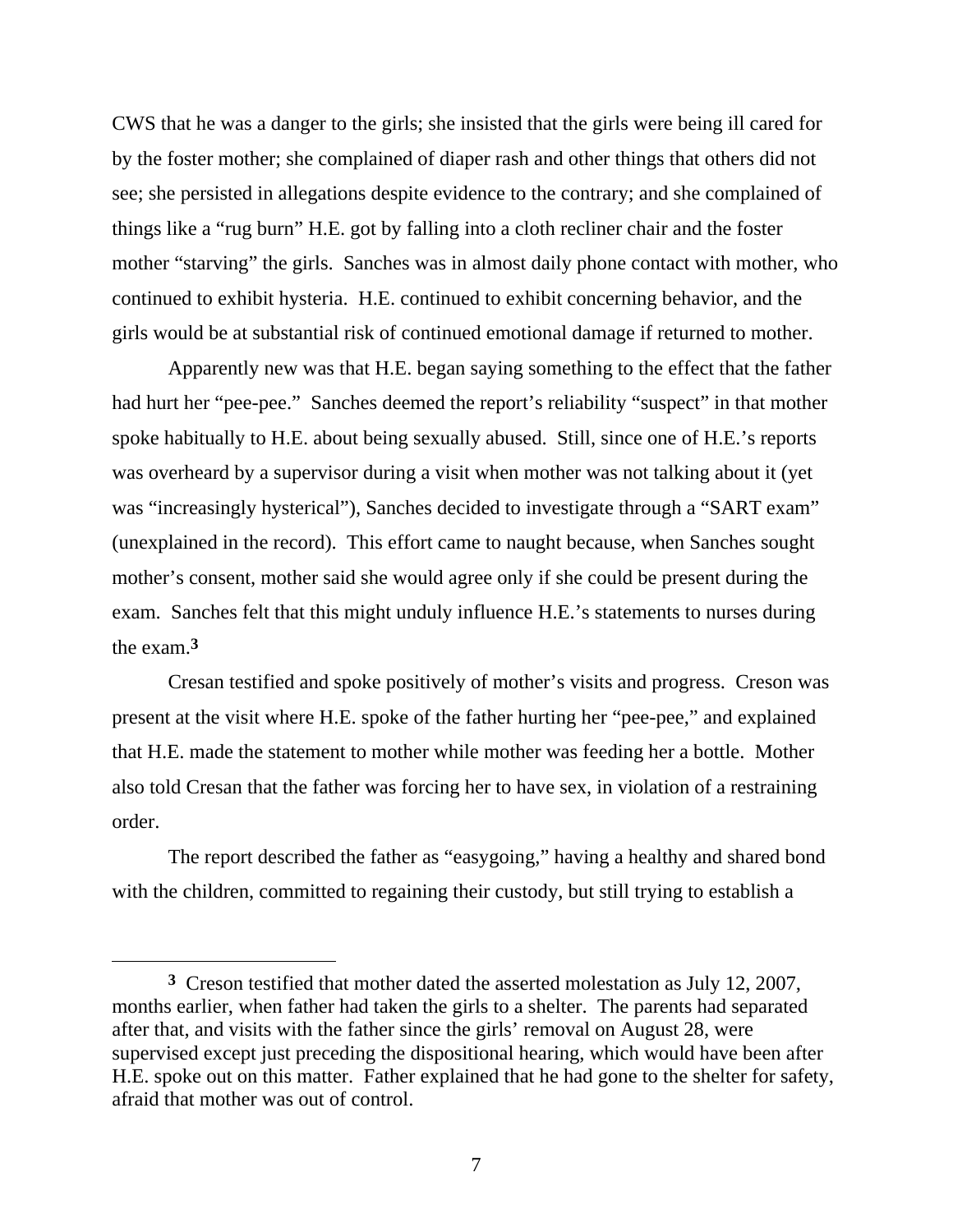suitable home. He had bought a 36-foot trailer but needed to repair and find a safe place to park it. He denied any molestation or seeing or speaking to mother outside of court, although mother had recently said that he took her to a pregnancy test. Mother claimed that she was due in August 2008 and was " 'threatening' to miscarry."

 The girls were healthy and happy in foster care, developmentally on track, and generally getting along well together. Mother's visits were inconsistent, and she continued having a difficult time not discussing molestation, the father and the case during her visits. H.E. did not want to visit her and returned from visits angry, fussy, combative, and having "nightmares about monsters." Visits with the father, by contrast, were consistent; both girls looked forward to them and returned happy, without problems. The maternal grandparents sought visits, and Social Worker Sanches supported allowing them supervised visits. (This was apparently despite concern that the foster mother, a confidential placement, had received mail "from someone in San Diego that is affiliated with [mother]" that caused her concern for the safety of her family and children in her charge.)

 Neither parent testified at disposition. The court declared dependency, adopted case plans for reunification for each parent, required each to undergo a psychological evaluation, and retained the children in foster care, making removal findings of dangerfrom-return and reasonable efforts. It ordered the grandparent visitation, and the father's counsel conveyed an expectation that his client could "move towards family maintenance" within 60 days.

Mother appeals the disposition, an appealable judgment (§ 395, subd. (a)(1); *Sara M. v. Superior Court* (2005) 36 Cal.4th 998, 1018), as to both children. The father has not appealed.

#### **DISCUSSION**

#### *Removal Finding*

 Removal of a child from a parent's custody requires a finding, by clear and convincing evidence, of at least one circumstance set out in subdivision (c) of section 361, including  $(c)(1)$ : "There is or would be a substantial danger to the physical health,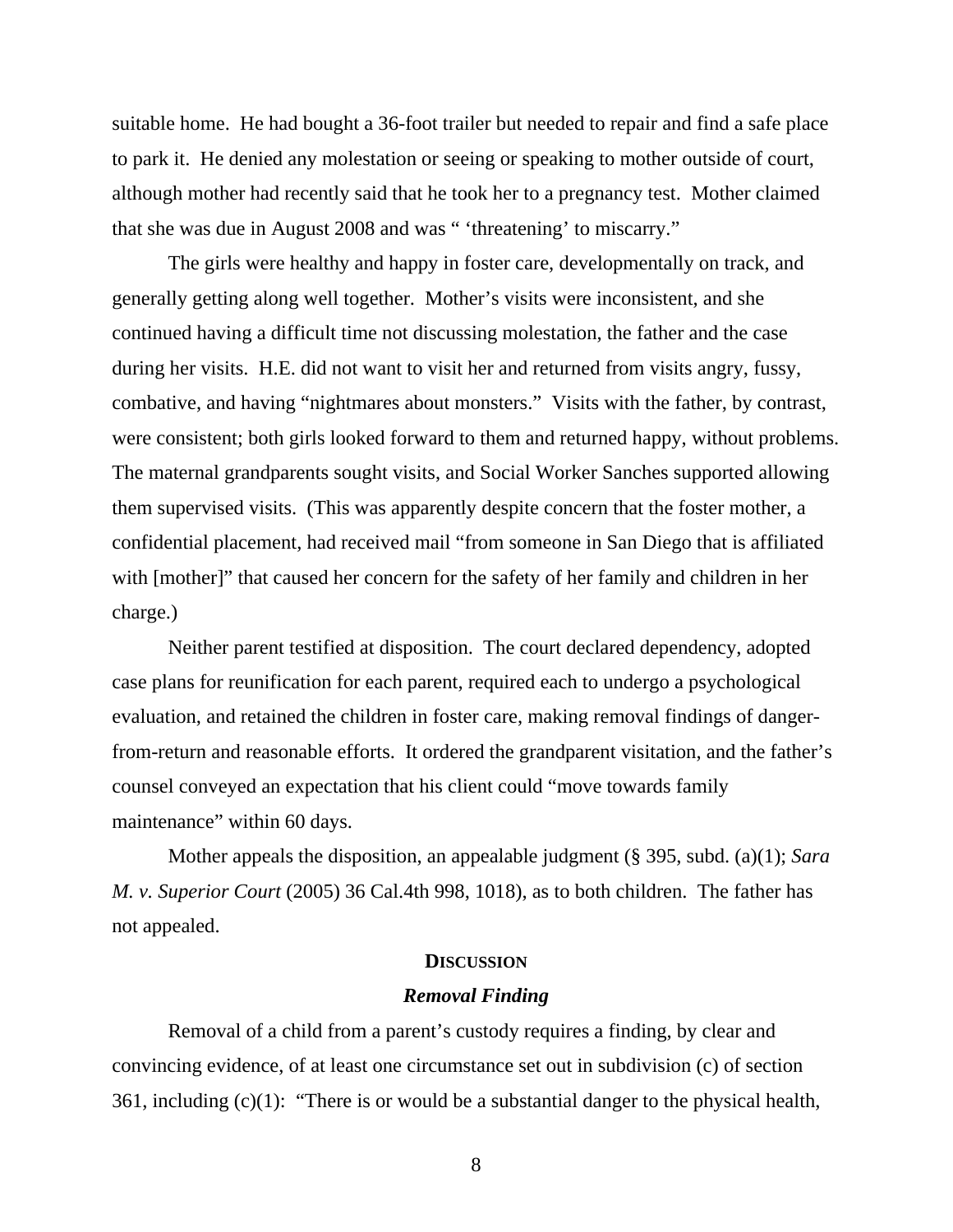safety, protection, or physical or emotional well-being of the minor if the minor were returned home, and there are no reasonable means by which the minor's physical health can be protected without removing the minor from the minor's parent's . . . physical custody. . . ." The court here made a rephrased finding to that effect,**4** but mother invokes *In re Isayah C.* (2004) 118 Cal.App.4th 684 (*Isayah C.*), to argue lack of substantial evidence in that there was no risk of "physical" as opposed to "emotional" harm. We find the removal order to be supported.

*Isayah C.*, authored by Justice Ruvolo while a member of our Division, noted some unclarity in section 361, subdivision  $(c)(1)$  (subdivision  $(c)(1)$ ), because: "Its first clause authorizes removal based on a 'substantial danger' *either* to the minor's 'physical health,' *or* to the minor's 'safety, protection, or physical or emotional well-being,' Its second clause, however, appears to limit removal to situations in which removal is necessary to protect the minor's 'physical health,' without mentioning the minor's 'emotional well-being.' " (*Isayah C.*, *supra*, 118 Cal.App.4th at p. 697.) Reasoning that allowing risk of emotional harm alone to suffice would render "superfluous" a removal ground, in section 361, subdivision  $(c)(3)$  (subdivision  $(c)(3)$ ), for extreme emotional damage,**5** *Isayah C.* stated that subdivision (c)(1) required "a threat to physical safety, not merely emotional well-being, in order to justify removal." (*Isayah C.*, at p. 698.) Mother reads this to mean that a risk of emotional harm is never enough alone under subdivision  $(c)(1)$ , and requires reversal here.

 One flaw in her view, however, is that, were we to accept her broad reading of *Isayah C*., our record supports an alternative finding under subdivision (c)(3)—that "[t]he

**<sup>4</sup>** The court's oral finding, similarly phrased in the ensuing written order, was: "[I] find by clear and convincing evidence that return of the child to the mother or father would create a substantial risk of detriment to the safety, protection, or physical or emotional well-being of the children, [H.E.] and [S.E.]"

**<sup>5</sup>** Section 361, subdivision (c)(3): "The minor is suffering severe emotional damage, as indicated by extreme anxiety, depression, withdrawal, or untoward aggressive behavior toward himself or herself or others, and there are no reasonable means by which the minor's emotional health may be protected without removing the minor  $\dots$ ."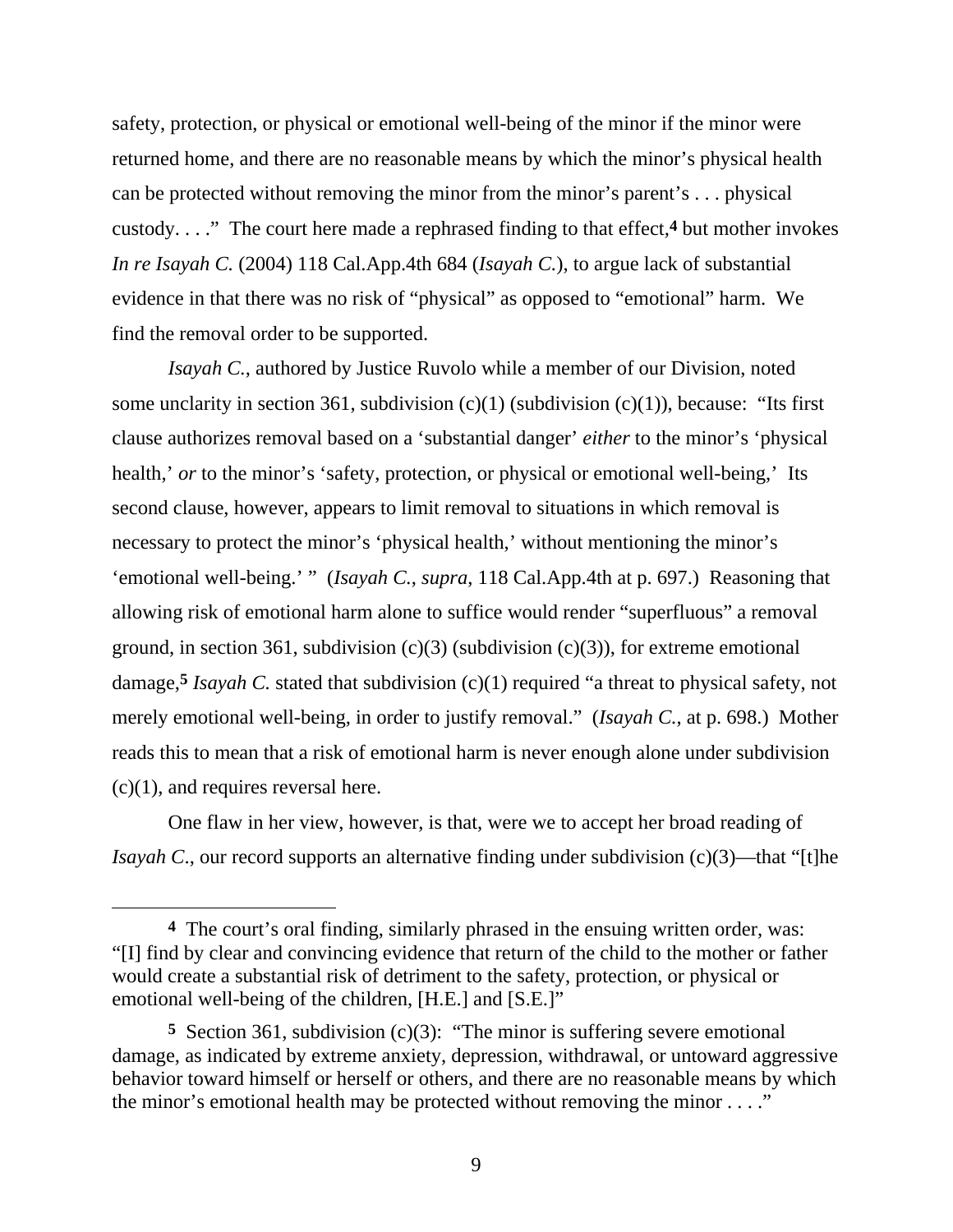minor is suffering severe emotional damage, as indicated by extreme anxiety, depression, withdrawal, or untoward aggressive behavior toward himself or herself or others. . . ." (Fn. 5, *ante.*) The parties debate whether we should *imply* such a finding, but there is no need to imply one. Both parties overlook a further *express* finding which, while reciting some *jurisdictional* facts, also mirrors the subdivision (c)(3) removal language. That finding states: "The facts on which the decision to remove the child are based [(citing section 300, subds. (b)  $\&$  (c)): The mother's willful or negligent failure to provide [H.E.] with adequate mental health care *has caused the child to suffer serious harm or illness*, putting the minor at risk. [¶] *[H.E.] suffers from severe emotional damage[] as exhibited by her aggressive behavior to some adults* . . . ." (Italics added.) Thus as to H.E., any arguable error in relying on subdivision (c)(1) for removal is cured by the further express finding. Mother also does not claim lack of support for the further order or its recitation of jurisdictional facts.

 The parties' briefing does not distinguish between the children, but further analysis of removal is needed as to, S.E, who was not yet two years old. The further finding as to her does not speak of *existing* emotional damage, but of being "*at risk* of suffering from severe emotional damage as a result of the mother's mental health issues" (italics added), language of subdivision  $(c)(1)$  rather than subdivision  $(c)(3)$ . This returns us to *Isayah C.*

 Mother concedes that mere *risk* of emotional harm is enough to justify jurisdiction (§ 300, subd. (c)), but contends that, after *Isayah C.*, it is never enough to justify removal unless there is also a risk of *physical* harm. The department counters that, to the extent the statutory language is unclear, mother's construction conflicts with a Judicial Council rule interpreting subdivision (c)(1) as allowing removal for risk of emotional *or* physical harm (Cal. Rules of Court, rule 5.695(d)(1)),<sup>6</sup> which is entitled to judicial deference and

**<sup>6</sup>** All further rule references are to the California Rules of Court.

Rule 5.695(d)(1) allows removal for clear and convincing evidence that "[t]here is a substantial danger to the physical health, safety, protection, or physical or emotional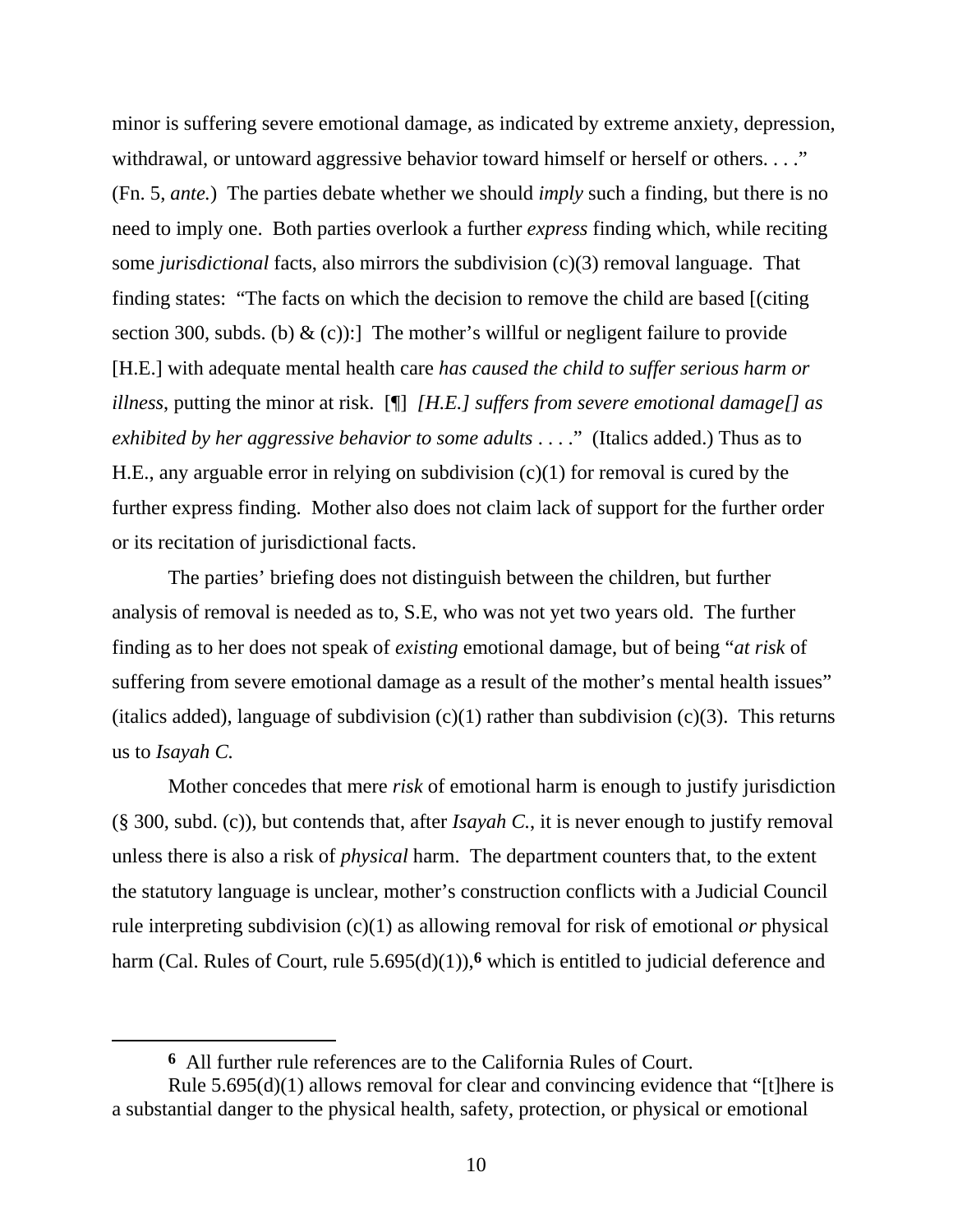was never considered in *Isayah C*. We agree with, and expand upon, the department's position.

We first revisit *Isayah C*.'s concern that to construe subdivision (c)(1) as allowing "removal based on a danger only to the minor's 'emotional well-being' " would render "superfluous" subdivision (c)(3)'s severe-emotional-damage ground. (*Isayah C.*, *supra*, 118 Cal.App.4th at p. 698.) It would not. Subdivision (c)(1) concerns a "danger" (i.e., risk) of emotional harm, whereas subdivision (c)(3) (fn. 4, *ante*) concerns *already caused* emotional harm. This was not considered in *Isayah C*., no doubt because, as the opinion reveals, the agency had not briefed *any* issues under subdivision (c), focusing instead on a different code section (*Isayah C.,* at p. 694, fn. 10 [agency relied on § 361.2, subd. (a)]).

 Second, *Isayah C.* did fail to consider or give deference to the Judicial Council construction of subdivision  $(c)(1)$  in rule 5.695(d)(1), which effectively allows a risk of emotional harm to suffice alone (fn. 5, *ante*). We further observe that case law has long construed section 361 as allowing removal where "return of the child would create a substantial risk of detriment to the child's physical *or* emotional well-being" (italics added; *In re Marilyn H.* (1993) 5 Cal.4th 295, 308, citing in part to former § 361, subd. (b)]), which anticipated the current language of subdivision  $(c)(1)$ . Rule 5.695(d)(1) ("physical health, safety, protection, or physical or emotional well-being") does no more than confirm that case law construction and, of course, is also entitled to deference as a statutory interpretation. (*Sara M. v. Superior Court* (2005) 36 Cal.4th 998, 1011-1013.)

 Third, the ambiguity noted in *Isayah C*. is less baffling in light of its statutory evolution. Before 1996, the provision was codified in former section 361, subdivision (b)(1), and made no mention of emotional well-being, stating only that the court must find: "There is a substantial danger to the physical health of the minor or would be if the minor was returned home, and there are no reasonable means by which the minor's physical health can be protected without removing the minor from the minor's parents' or

well-being of the child, or will be if the child is returned home, and there is no reasonable alternative means to protect that child[.]"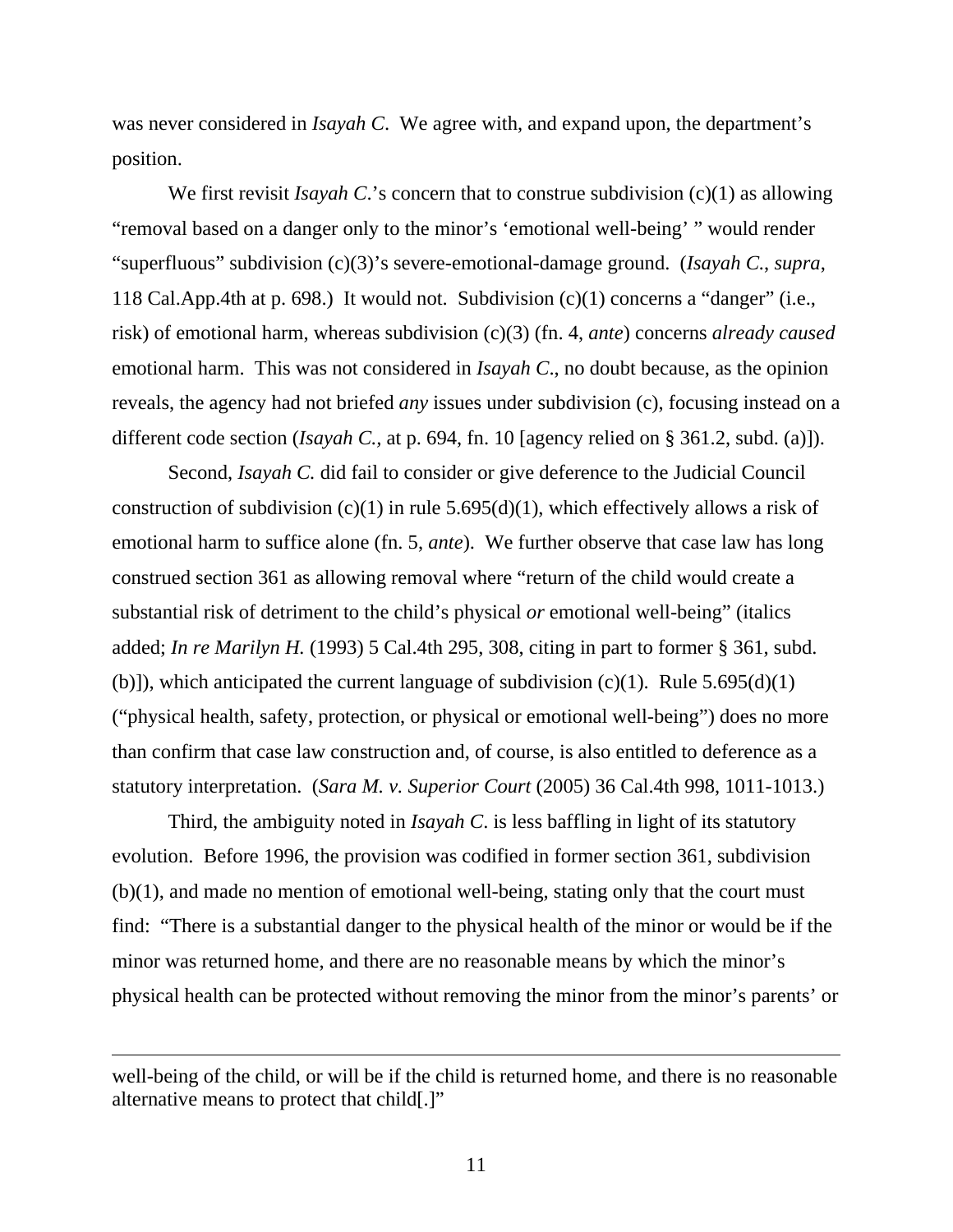guardians' physical custody. . . ." (Stats. 1992, ch. 382,  $\S$  2, p. 1471.) As already noted, case law had assumed that removal was justified by a "risk of detriment to the child's physical or emotional well-being" (*In re Marilyn H.*, *supra*, 5 Cal.4th at p. 308), and a 1996 amendment essentially amplified that assumption by allowing removal where: "There is a substantial danger to the physical health*, safety, protection, or physical or emotional well-being* of the minor or would be if the minor was returned home, and there are no reasonable means by which the minor's physical health can be protected without removing the minor from the minor's parents' or guardians' physical custody. . . ." (Stats. 1996, ch. 1139, § 8.5, pp. 8145-8146, additions italicized.)

 The resulting ambiguity lies in failure of the 1996 amendment to modify the rest of the compound sentence so that it might read (our suggestion italicized), "and there are no reasonable means by which the minor's physical *or emotional* health can be protected without removing the minor . . . ." This failure leaves an inconsistency, but the words actually added by the Legislature show an intent to clarify or broaden the language and, presumably, to allow removal consistent with that modification. Otherwise, the added words are meaningless, contrary to our starting assumption "that every part of a statute serves a purpose and that nothing is superfluous." (*In re J. W.* (2002) 29 Cal.4th 200, 209.) "It is fundamental that legislation should be construed so as to harmonize its various elements without doing violence to its language or spirit. Wherever possible, potentially conflicting provisions should be reconciled in order to carry out the overriding legislative purpose as gleaned from a reading of the entire act. [Citation.] A construction which makes sense of an apparent inconsistency is to be preferred to one which renders statutory language useless or meaningless. [Citation.]" (*Wells v. Marina City Properties, Inc.* (1981) 29 Cal.3d 781, 788.) Mother offers, and we see, no explanation for the Legislature's added words, unless they clarify or broaden the grounds for removal. A construction that allows removal for substantial risk of emotional harm alone, on the other hand, is consistent with the legislative intent and therefore prevails over rendering the amending language meaningless. (*California Assn. of Psychology Providers v. Rank* (1990) 51 Cal.3d 1, 18.) It would also be unfortunate in this case, where the court found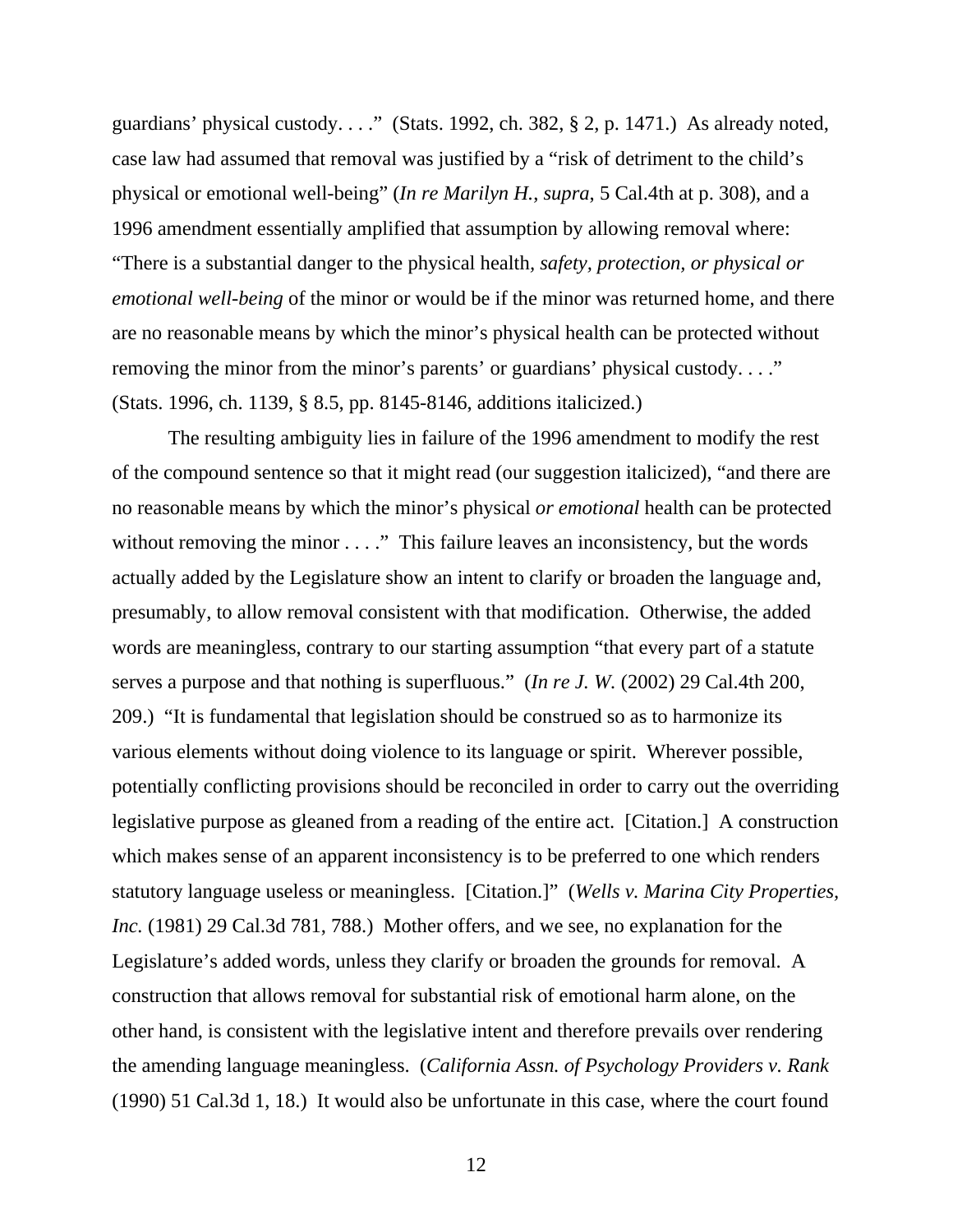that behavior by mother had already caused serious emotional harm to one daughter, to deprive the court of the ability to protect the younger sibling from the same behavior, until actual harm developed.

 Finally, mother makes too much of *Isayah C.*'s pronouncement that subdivision (c)(1) requires risk of physical, not just emotional harm. "Language used in any opinion is of course to be understood in the light of the facts and the issue then before the court, and an opinion is not authority for a proposition not therein considered. [Citations.]" (*Ginns v. Savage* (1964) 61 Cal.2d 520, 524, fn. 2.) "The holding of a decision is limited by the facts of the case being decided, notwithstanding the use of overly broad language by the court in stating the issue before it or its holding or in its reasoning. [Citations.]" (*McGee v. Superior Court* (1985) 176 Cal.App.3d 221, 226.) A close look at *Isayah C.* reveals that, notwithstanding its broad pronouncement, the case presented neither proof, allegations, nor contentions about emotional harm. We therefore limit the holding to an unremarkable deduction that, where the subdivision requires risk of emotional *or* physical harm and there is no risk of emotional harm, there must be risk of physical harm. (*PLCM Group, Inc. v. Drexler* (2000) 22 Cal.4th 1084, 1097 ["language of an opinion must be construed with reference to the facts presented by the case; the positive authority of a decision is coextensive only with such facts"].)

 There were two dependent children in *Isayah C.*, only the younger, two-and-ahalf-year-old Isayah, being the father's child. A longtime substance-abusing mother of three (her eldest nearly 18 and in long-term foster care from a prior dependency) did not appeal, and the younger two children had been removed from her care when she was intoxicated. (*Isayah C., supra,* 118 Cal.App.4th at pp. 688-689.) The appellant father was a nonoffending parent who had completed reunification with Isayah in the prior dependency and been awarded joint custody of him, although he no longer lived with the mother when this second dependency arose. In the new dependency, Isayah was placed with the father until the father was jailed on accusations made by the mother. Jurisdiction over Isayah as to the father had been based solely on his being temporarily jailed (yet never charged) (§ 300, subd. (g)), and that allegation was *dismissed* by the time of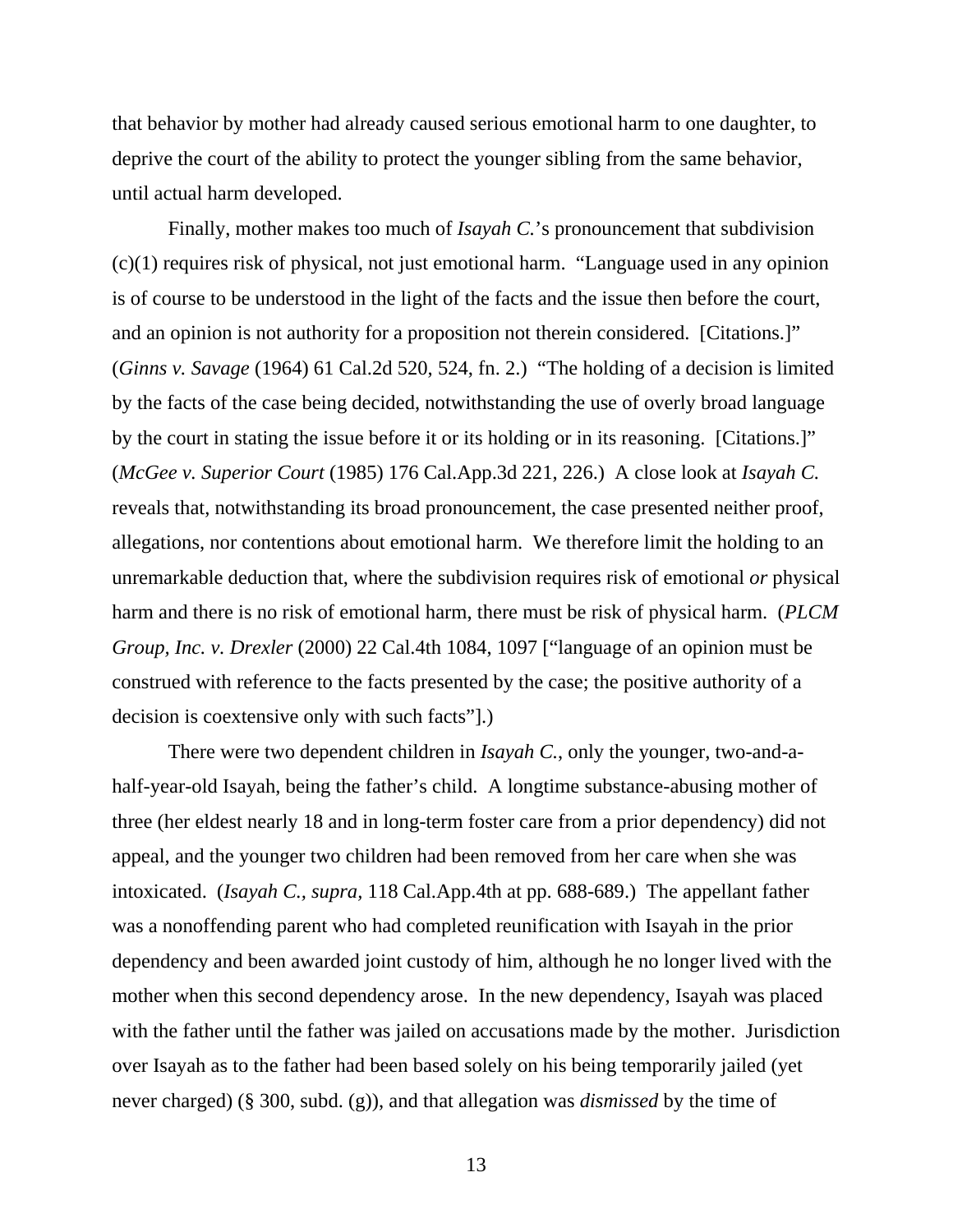disposition. (*Isayah C.*, at pp. 688-696.) There was "no evidence, and the trial judge did not find, that placing Isayah with [the father] (or his relatives in Redding) would pose any threat whatsoever to Isaiah's physical health or safety" (*id.* at p. 697); the only perceived detriment, alluded to by the trial court but with no finding, was the prospect of separating Isayah from a foster care home he shared with a seven-year-old half brother. (*Id.* at p. 697.)

 On those facts, *Isayah C.* found it error not to have made findings about Isayah living temporarily with the father's relatives, or the adequacy of the father's efforts in that regard. (*Isayah C.*, *supra*, 118 Cal.App.4th at pp. 693-694, 698-699; see also *In re V.F.* (2007) 157 Cal.App.4th 962, 970-973.)**7** In that context, the opinion stated that subdivision  $(c)(1)$  "require[d] a threat to physical safety, not merely emotional wellbeing, in order to justify removal." (*Isayah C.*, *supra*, 118 Cal.App.4th at p. 698.) The "not merely emotional well-being" language was a dictum unnecessary to anything presented in the case, and two cases cited as support for that notion (*ibid.*) did not support it. One case involved former section 361, subdivision (b)(1), before the 1996 addition of the "emotional well-being" language. (*In re Basilio T.* (1992) 4 Cal.App.4th 155, 169- 172.) The other did involve postamendment subdivision (c)(1) but did not hold that physical harm was always needed. It simply found inadequate support from social worker opinion that the parents had not " 'internalized' " parenting skills or understood a

**<sup>7</sup>** The case has been well described this way: "[*Isayah C*.] held that the juvenile court may consider placing a child with a noncustodial, incarcerated parent under section 361.2 if that parent seeks custody of the child, the parent is able to make appropriate arrangements for the child's care during the parent's incarceration and placement with the parent is not otherwise detrimental to the child. The *Isayah C.* court based its decision on the case law that held the juvenile dependency system has no jurisdiction to intervene 'when an incarcerated parent delegates the care of his or her child to a suitable caretaker' and there is no other basis for jurisdiction under section 300. [Citation.] At disposition, the length of a parent's incarceration may be a factor in determining detriment under sections 361, subdivision (c) and 361.2, subdivision (a), but a finding of detriment cannot be based solely on the fact a parent is incarcerated." (*In re V.F., supra*, 157 Cal.App.4th at p. 971.)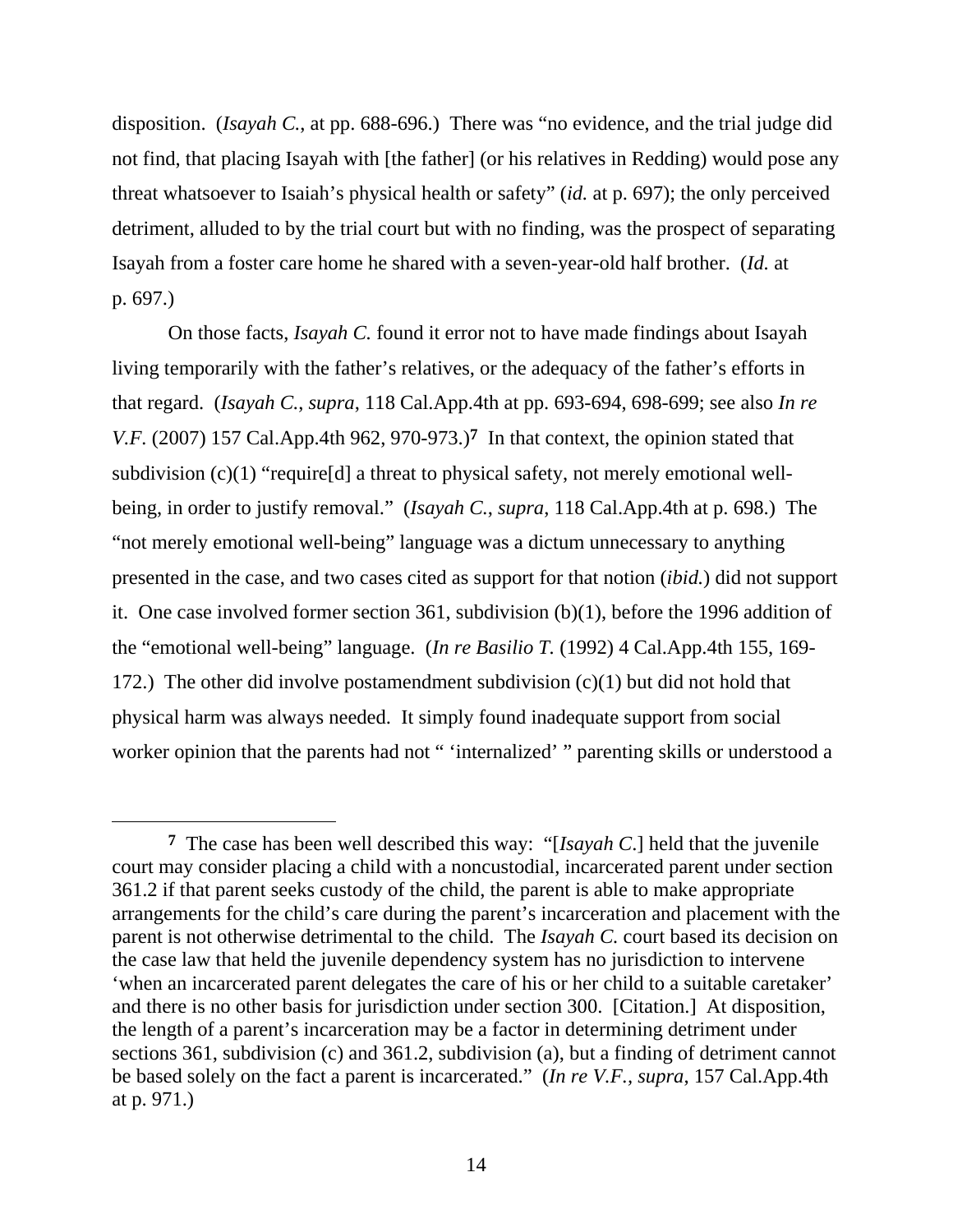daughter's "teenage 'issues' " (*In re Jasmine G.* (2000) 82 Cal.App.4th 282, 288-289), nor from social worker feelings that the parents were hostile to them and unwilling to cease all use of corporal punishment (*id.* at pp. 290-291).

 In briefing perhaps—but not necessarily—based on *Isayah C.*, mother claims insufficient evidence in that no testimony from a "mental health specialist" linked H.E.'s abnormal behavior with mother's "mental illness," and she invokes case law that "[h]arm to a child cannot be presumed from the mere fact the parent has a mental illness. [Citation.] The question is whether the parent's mental illness and resulting behavior adversely affect the child or jeopardize the child's safety." (*Kimberly R. v. Superior Court* (2002) 96 Cal.App.4th 1067, 1079.)

 There are three problems with this argument. First, at the time of the disposition order we review, no evaluation had yet determined whether mother had a mental illness. Serious emotional damage allegations included that mother "*may have* mental health issues that interfere with her ability to provide appropriate care" (c-1) and that this put the younger sibling "at risk" of severe emotional damage (c-2), but the crux of the matter was that H.E. suffered severe emotional damage, shown by physically aggressive behavior, from mother "incessantly" reiterating claims, in her presence, that the father had sexually molested the child. The same allegations were incorporated into the c-2 allegation as to the younger child. Finally, the failure-to-protect allegations (b-1) did not even mention mental illness; they rested entirely on mother's failure to secure mental health care for H.E.'s aggressive behavior. Thus neither jurisdiction, nor removal, rested on a finding that mother necessarily had a mental illness. This leaves no basis to argue that removal of either child was based on "assumed" harm from a mental illness. The point was that mother's behavior, whatever the cause, had caused harm and placed the girls at risk.

 Second, even if a mental illness had been established, the court did not *presume* or anticipate harm; it looked at what had actually transpired.

 Third, to the extent that mother may mean to argue, notwithstanding whether she had a mental illness, that there was insufficient evidence that H.E.'s aggressiveness was caused by mother's behavior, we reject that position. Our review on appeal follows the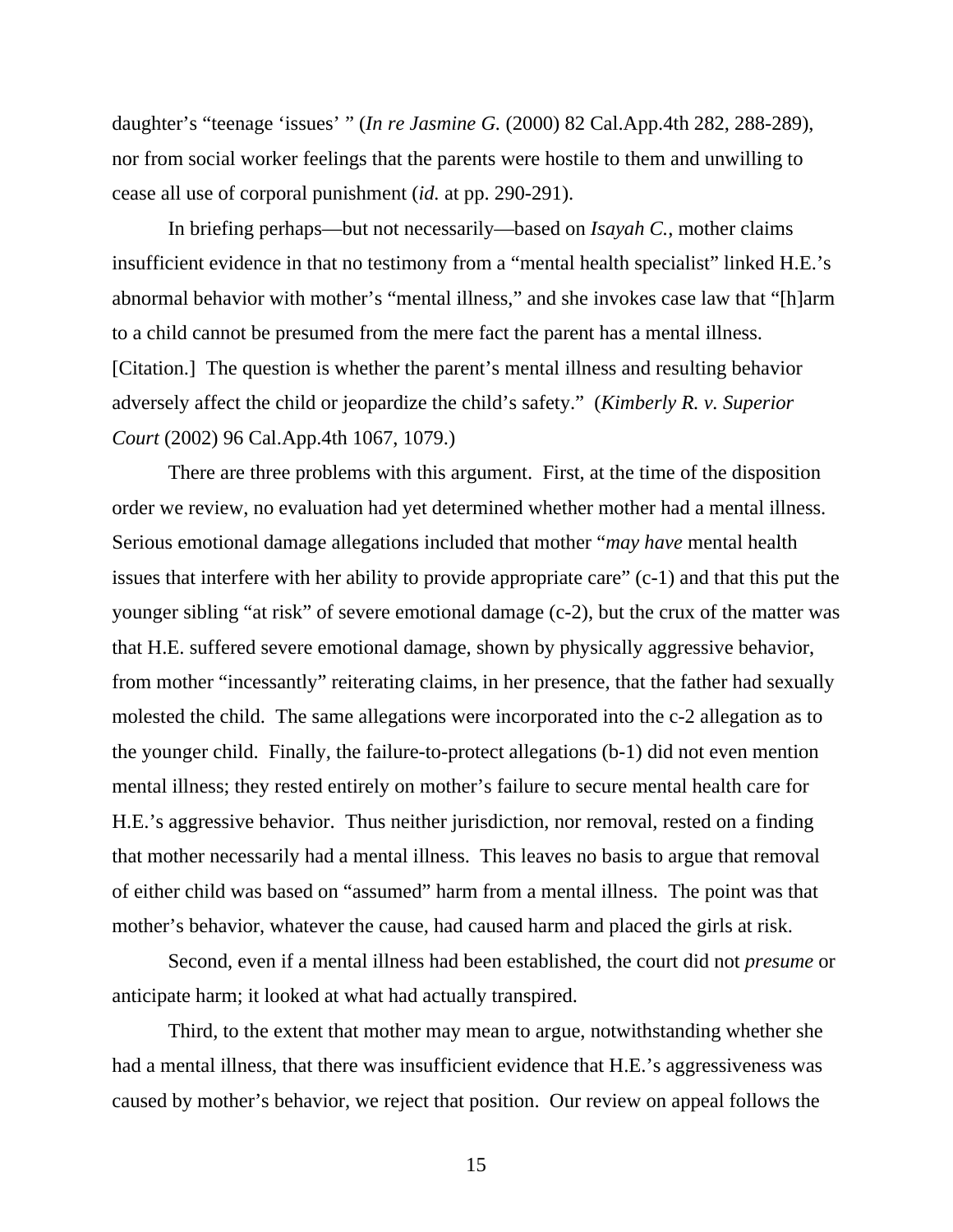ordinary rules for substantial evidence, notwithstanding that the finding below had to be made by clear and convincing evidence. (*Crail v. Blakely* (1973) 8 Cal.3d 744, 750; *In re Basilio T.*, *supra*, 4 Cal.App.4th at p. 170.) Viewing the evidence in the light most favorable to the finding, and presuming in its support the existence of every fact the trier could reasonably deduce, we ask whether any rational trier of fact could have made the finding by the requisite standard. (*In re Manuel G.* (1997) 16 Cal.4th 805, 822.) Mere support for a contrary conclusion is not enough to defeat the finding (*id.* at p. 823); nor is the existence of evidence from which a different trier of fact might find otherwise in an exercise of discretion (*People v. Clair* (1992) 2 Cal.4th 629, 655).

 It did not take a mental health professional or other expert to reasonably persuade a factfinder in this case, by clear and convincing evidence, that mother's open, incessant charges of sexual abuse against the father in front of his asserted victims, both less than three years old, was hideously inappropriate, emotionally damaging to the children, and had already manifested extraordinarily aggressive and assaultive behavior in the elder daughter toward certain adults (not including the father) and other children. It took no insight beyond common sense to conclude that H.E. was old enough to understand these charges on some level and to have suffered ill effects, while the younger daughter was likely spared actual harm thus far only due to her lesser level of understanding. Mother herself seemingly lacked common sense, which suggested mental illness, serious lack of empathy and insight, vindictiveness, or perhaps even honestly held a rational belief. Whatever the case, however, exposing young children to constant tirades and accusations of such a charged nature could only cause harm and do them no good. Any reasonable trier of fact would so conclude on this record. As the court explained at the disposition: "[T]he difficulty here is that, based upon the conduct of mother, . . . we're in a position that we need to calm this situation so that we can actually get at the truth of the matter. Mother's behavior has exacerbated the problem." By this the court meant that mother's behavior and frequent sexual abuse charges in front of the children may have produced a "taint" of influence on them that made it impossible to ever reach the truth of her accusations.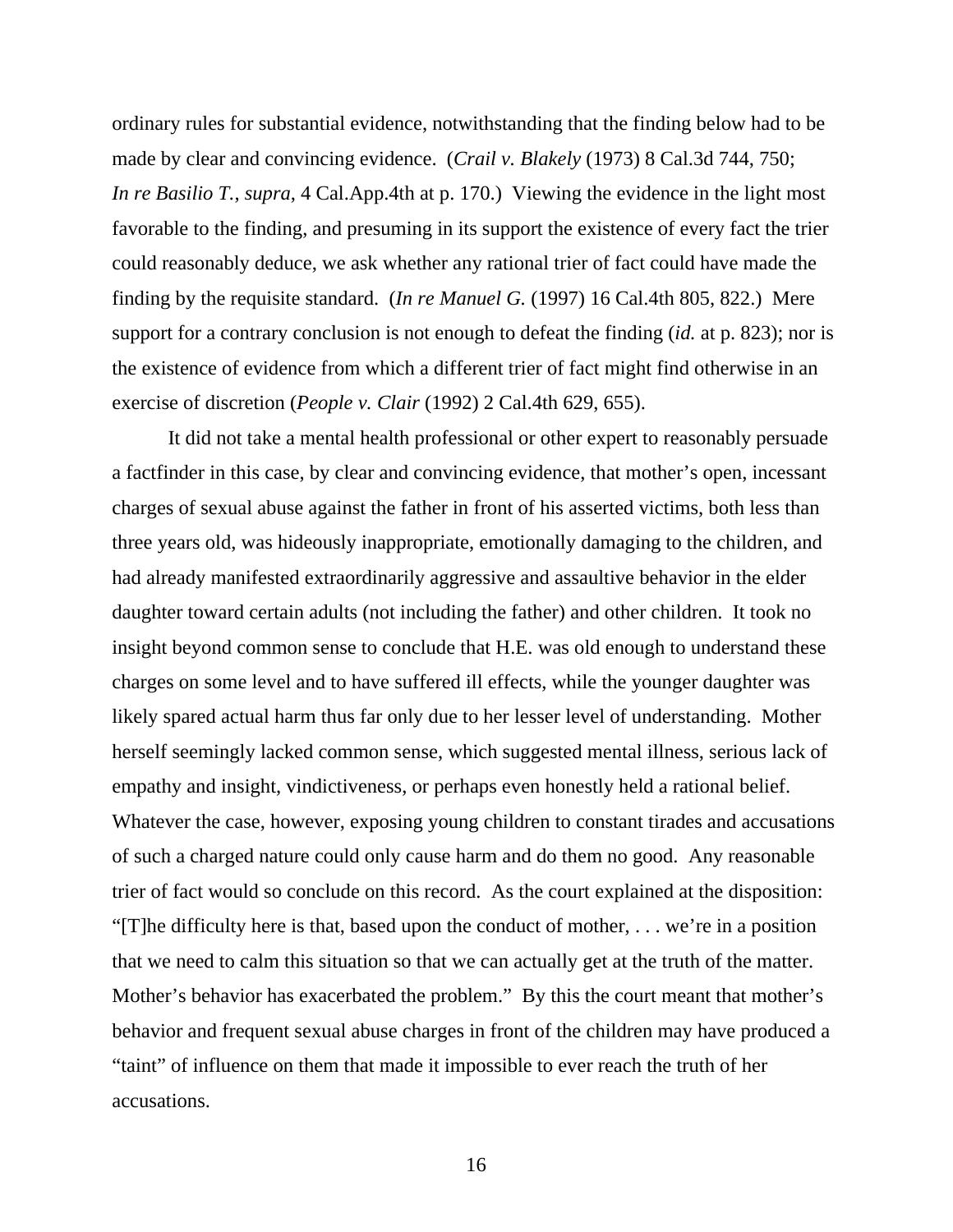Mother recites the need to find no other "reasonable means" of protecting a child (subds. (c)(1)  $\&$  (c)(2)) but offers little as to what else the court could have done in these circumstances. Her suggestion of a return "under strict supervision" ignores her inability to control her behavior even during supervised visits.

The removal finding is supported.

## *Reasonable Efforts Finding*

 The court found (§ 366, subd. (d)), by clear and convincing evidence, that "reasonable efforts were made to prevent or eliminate the need for removal of the children from the parents." Mother argues: "[T]here is no indication that the department made any efforts to prevent or eliminate the need for their continued removal. . . . [T]here is no indication that [mother] had been provided any services by the department or referred to a psychological evaluation. The services [in which mother] was participating were arranged for her by the representative from the Bear River Indian Tribe. . . . [T]his suggests that [mother] was and would have been receptive to services by the department, had they been offered."

 We hold that the finding is supported, bearing in mind that our review is for substantial evidence (*In re Manuel G.*, *supra*, 16 Cal.4th at p. 822) and that reasonable efforts, like reasonable services, need only be reasonable under the circumstances, not perfect (*In re Misako R.* (1991) 2 Cal.App.4th 538, 547).

 A key component of mother's argument—that services were offered by the tribe rather than the department—is meritless. The department was entitled to rely on services from private agencies and individuals (*In re Misako R.*, *supra*, 2 Cal.App.4th at p. 547 [church members furnished part of a "wide range of services" that could be utilized]), including those from a nonintervening tribe (rule  $5.534(i)(2)(F)$ ). Mother in fact sought out and wanted the tribal assistance, and solicited Social Worker Creson to accompany her to supervised CWS visit's so as to keep herself in a calm state of mind to deal with stress she was under. With the department's encouragement and consent, Creson accompanied mother to seven supervised visits at the Family Connection Center in October and November 2007. The department knew of this. Owens wrote in her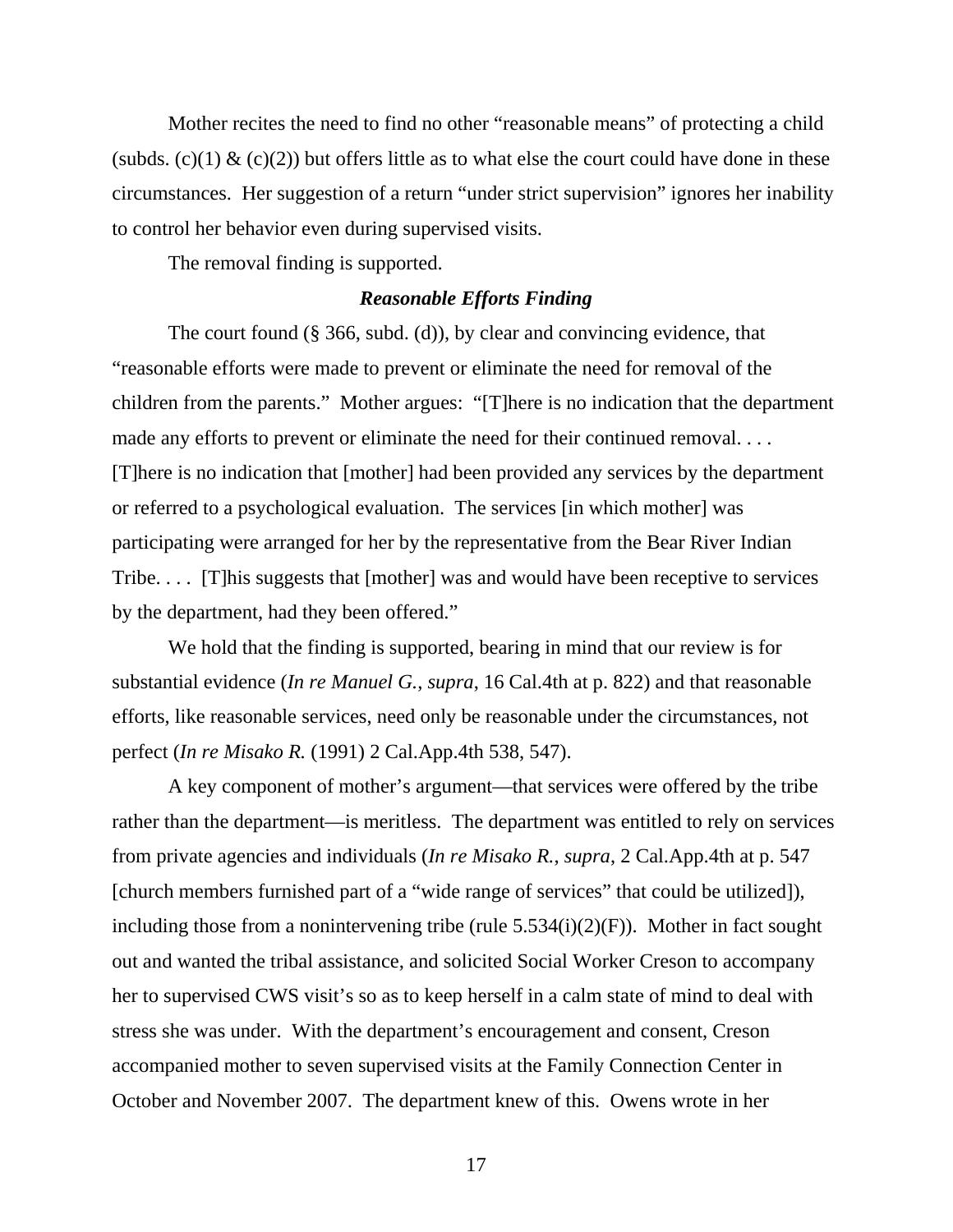jurisdictional report: "On 10/09/2007 . . . Owens spoke to Johan[n]a Creson, a social worker employed by the Rohnerville Rancheria, Bear River Band. SW Creson stated that she has been contacted by the mother. At this point it is not verified whether the children are eligible for membership, but the Tribe will still offer to assist with services, including getting the mother to begin counseling and helping to set her up for a psychological evaluation." Thus the department must be credited for the work of Creson, who also had mother attending Love and Logic parenting classes and crisis counseling through a Breaking the Cycle program. Creson also referred mother to PCIT (parent-child interaction therapy) classes and helped her in making an appointment with Social Security and obtaining general relief.

 Mother raises no criticisms about those services as such, and thus her complaint boils down to lack of a psychological evaluation prior to the dispositional hearing. We see from evidence not discussed by the parties, however, that there *were* reasonable efforts in that regard. Creson had gained mother's trust, and department Social Worker Owens wrote in her jurisdictional report of October 2007, "There is hope that [mother] will be able to work with SW Creson, of the Rohnerville Rancheria, and complete a psychological evaluation and comply with any medication prescribed." We have already noted that Creson advised CWS as early as October 9 that she would be helping mother get an appointment for an evaluation. Creson testified that, when mother contacted her in October, she arranged for mother to have the evaluation performed by Dr. Tanenhaus and secured the first available date, December 5. This ultimately fell through, however, because Creson eventually found out that her program could not pay for the evaluation and that CWS would have to pay. Creson said she spoke with Social Workers Owens and Sanches from CWS, and Sanches assured her that CWS would pay. Carol Cole, mother's counselor, recommended to Creson that mother see Dr. Renouf. The funding problem evidently did not come to light until late November. Sanches wrote on November 28, in her dispositional report: "Ms. Creson . . . has reported that the tribe will not be able to pay for the psychological evaluation . . . . Ms. Creson states that she believes [mother] would benefit by completing a psychological evaluation and a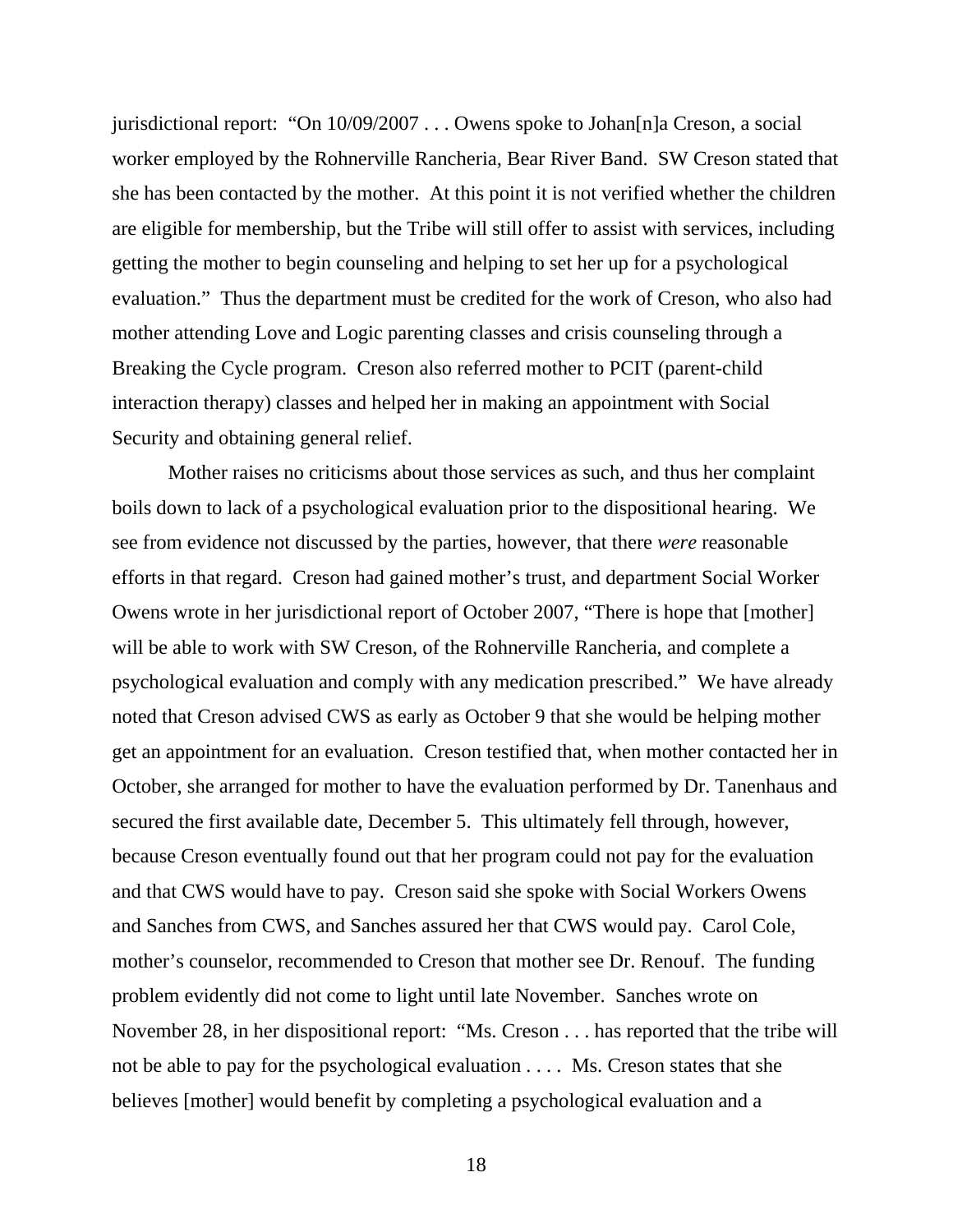medication evaluation." No mention is made of any new appointment, but the case plan attached to the report requires that mother complete those evaluations and sign releases of information so that the department can follow her progress.

 We cannot discern from the record whether an appointment was made for mother to see Dr. Renouf, or anyone else, before the dispositional hearing of January 9, 2008, but the department had arranged through Creson to have a psychological evaluation done and thus was making reasonable efforts until Creson reported the funding problem. Then it assured her that the department would pay for the evaluation required it as part of the case plan. Beyond November 28, the record is silent. The disposition, due to occur the next day, was put over for five weeks on the parents' motion to continue, and an addendum report dated January 3, 2008, did not mention a new evaluation date. Nor was one mentioned during the dispositional hearing on January 9.

 Accordingly, the most mother can show on this record is a *possible* lacuna of five weeks in three months of ongoing efforts to secure a psychological evaluation. Given the total efforts made to prevent removal of the children, a lacuna of that length does not render the overall finding of reasonable efforts unsupported.

#### **DISPOSITION**

 $\frac{1}{\sqrt{2}}$  ,  $\frac{1}{\sqrt{2}}$  ,  $\frac{1}{\sqrt{2}}$  ,  $\frac{1}{\sqrt{2}}$  ,  $\frac{1}{\sqrt{2}}$  ,  $\frac{1}{\sqrt{2}}$  ,  $\frac{1}{\sqrt{2}}$  ,  $\frac{1}{\sqrt{2}}$  ,  $\frac{1}{\sqrt{2}}$  ,  $\frac{1}{\sqrt{2}}$  ,  $\frac{1}{\sqrt{2}}$  ,  $\frac{1}{\sqrt{2}}$  ,  $\frac{1}{\sqrt{2}}$  ,  $\frac{1}{\sqrt{2}}$  ,  $\frac{1}{\sqrt{2}}$ 

The judgment is affirmed.

\_\_\_\_\_\_\_\_\_\_\_\_\_\_\_\_\_\_\_\_\_\_\_\_\_

\_\_\_\_\_\_\_\_\_\_\_\_\_\_\_\_\_\_\_\_\_\_\_\_\_

Lambden, J.

We concur:

Kline, P.J.

Haerle, J.